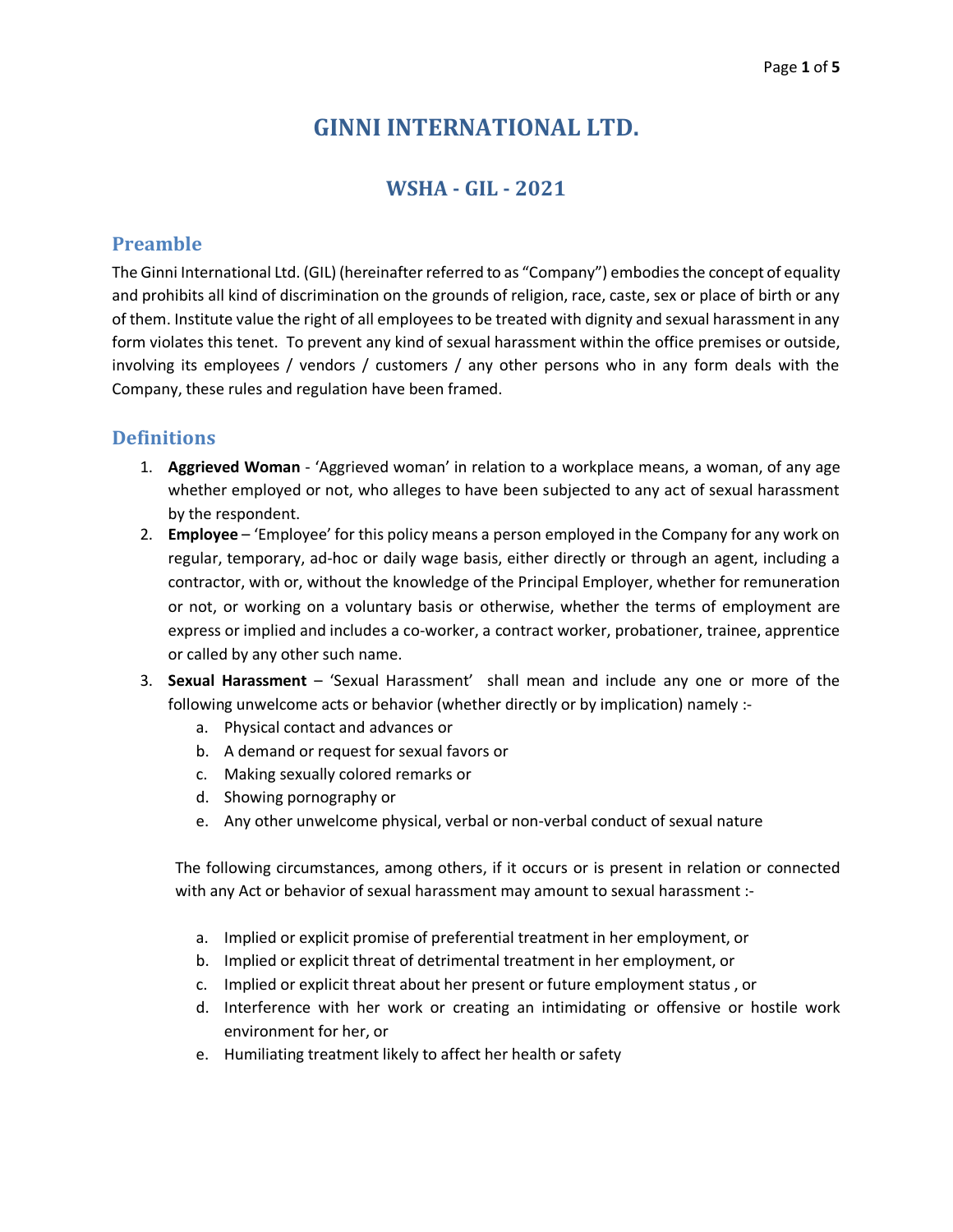- 4. Employer means Chief Financial Officer in the case of Head Office & President for Plant.
- 5. Any term which has not been defined explicitly in this Policy, shall be construed as defined in The Sexual Harassment of Women at Workplace (Prevention, Prohibition and Redressal Act, 2013 (WSHA, 2013).

#### **Prevention of Sexual Harassment**

No woman shall be subject to sexual harassment in the office premises of Head Office and Plant of the Company.

## **Internal Complaints Committee (ICC)**

Separate Internal Complaints Committee, known as ICC, consisting of four Members from the employees of the Head Office and plant respectively shall be constituted, out of which at least one-half of total Members of the Committee including Presiding Officer shall be women. ICC for the plant shall be constituted as & when company start employing women employees.

The Presiding Officer and every Member of ICC shall hold office for a period for which he or she is appointed and such period in any circumstances shall not exceed three years from the date of his / her nomination.

All Members of the ICC shall have one vote each and all issue at ICC shall be decided by Majority Vote only. If Members are equally divided, then Presiding Officer shall have an extra or Casting Vote. All Members of ICC shall work on honorary basis.

#### **Complaint**

- 1. Any aggrieved woman may make, in writing, a complaint of sexual harassment at the Head Office / Plant to the ICC within a period of three months from the date of the incident and in case of series of incidence within a period of three months from the date of the last incident. Provided that where such complaint cannot be made in writing, the Presiding Officer or any other Member of the ICC shall render all reasonable assistance to the woman for making the complaint in writing.
- 2. The ICC for reasons to be recorded in writing, can extend the time limit not exceeding three months, if it is satisfied that the circumstances were such which prevented the woman from filing a complaint within said period.
- 3. Where the aggrieved woman is unable to make a complaint on account of her physical or mental incapacity or death or otherwise, her legal heir or close relative can make a complaint to the ICC.
- 4. The ICC will maintain a Register to endorse the complaint received by it and keep the contents confidential, except to use the same for discreet investigation.

## **Conciliation Proceedings**

1. The ICC may before initiating an inquiry and at the written request of aggrieved woman take steps to settle the matter between her and the respondent through conciliation, provided that no monetary settlement shall be made as a basis of conciliation.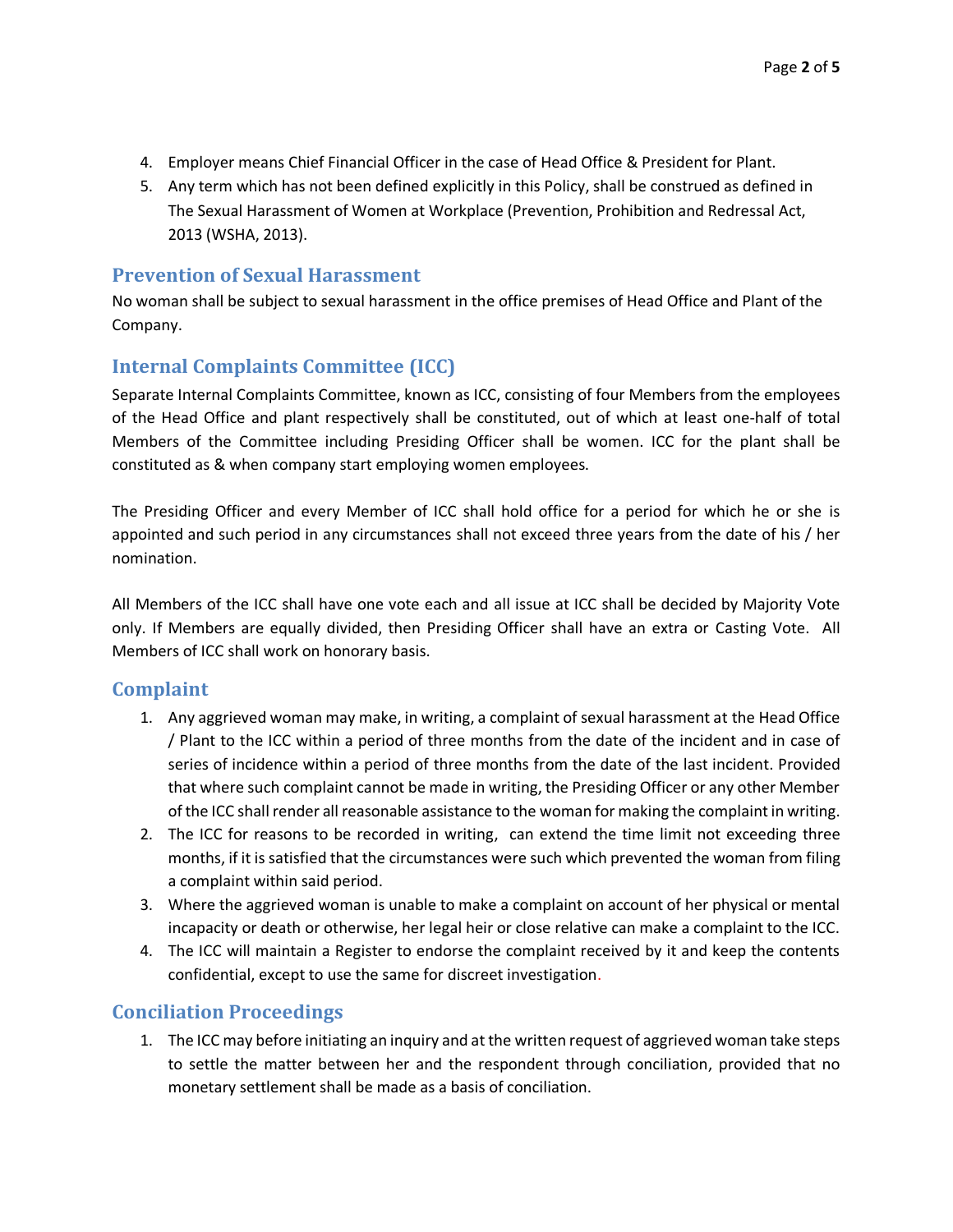- 2. Where a settlement has been arrived at as mentioned above, the ICC shall record the settlement so arrived and forward the same to Chief Financial Officer or President, as the case may be, to take action as specified in the recommendation.
- 3. The ICC shall provide the copies of the settlement as arrived at to the aggrieved woman and the respondent.
- 4. Where a settlement is arrived at as above, no further inquiry shall be conducted by the ICC.

## **Inquiry into the Complaint**

- 1. In case no conciliation is desired or the terms of conciliation are violated, the ICC, where the respondent is an employee, shall proceed to make inquiry into the complaint in accordance with applicable service rules.
- 2. Where the aggrieved woman informs the ICC that any term or condition of the settlement arrived at earlier has not been complied with by the respondent, the ICC shall proceed to make an inquiry into the complaint.
- 3. Where both the parties are employees, parties shall, during the course of the inquiry, be given an opportunity of being heard and a copy of the findings shall be made available to both the parties enabling them to make representation against the findings before the ICC.
- 4. For the purpose of making an inquiry, the ICC shall have the same powers as vested in a Civil Court under the Code of Civil Procedure, 1908.
- 5. The inquiry shall be completed within a period of ninety days.

# **Action during pendency of Inquiry**

- 1. During the pendency of an inquiry, on a written request made by the aggrieved woman, the ICC may recommend to the employer to :
	- i) Transfer the aggrieved woman or the respondent to any other department ; or
	- ii) Grant leave to the aggrieved woman upto a period of three months; or
	- iii) Grant such other relief to the aggrieved woman as ICC may consider desirable.
- 2. On the recommendation of the ICC, employer, wherever he feels that recommendation are appropriate, shall proceed to implement the same and send a report about such implementation to the ICC. However, wherever, in his opinion, recommendations are not appropriate, he shall discuss & finalise recommendation in consultation of ICC and thereafter proceed to implement the same.

#### **Inquiry Report**

- 1. On the completion of an inquiry under this Act, the ICC shall provide a report of its findings to the employer within a period of 10 days from the date of completion of the inquiry and such report shall also be made available to the concerned parties.
- 2. Where the ICC arrives at the conclusion that the allegation against the respondent has not been proved, it shall recommend to the employer that no action is required to be taken in the matter.
- 3. Where the ICC arrives at the conclusion that allegation against the respondent has been proved, it shall recommend to the employer :-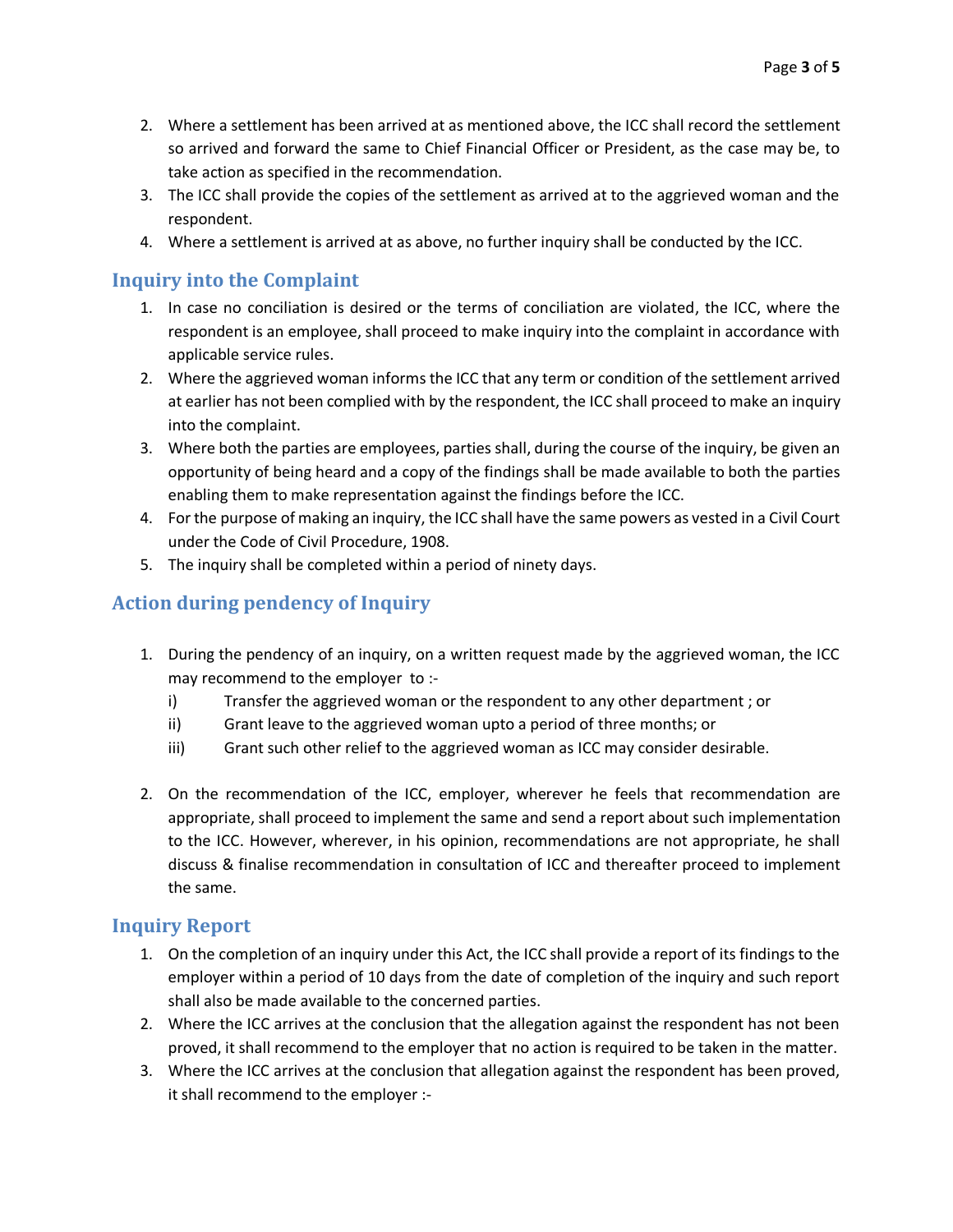- i) To take action for sexual harassment as a misconduct in accordance with the provisions of the Service Rules applicable to the respondent.
- ii) To deduct, notwithstanding anything in the Service Rules applicable to the respondent, from the salary or wages of the respondent such sum as it may consider appropriate to be paid to the aggrieved woman or to her heirs.
- iii) The employer shall act upon the recommendation of ICC within 60 days of its receipt.
- 4. However, where employer is unable to make such deduction from the salary of the respondent due to his being absent from duty or cessation of employment, it may direct to the respondent to pay such sum to the aggrieved woman directly.
- 5. In case respondent fails to pay the sum referred to in clause (4) above, the ICC may forward the order for recovery of the sum as an arrear of land revenue to the concerned District Officer.

## **Punishment for False or Malicious Complaint and False Evidence**

- 1. Where the ICC arrives at a conclusion that the allegation against the respondent is malicious or the aggrieved woman or any other person making the complaint has made the complaint knowing it to be false or the aggrieved woman or any other person making the complaint has produced any forged or any misleading document, it may recommend to the Employer to take action against the woman or the person who has made the complaint in accordance with the provisions of Service Rules. However, mere inability to substantiate a complaint or provide adequate proof need not attract action against the complainant under this section.
- 2. Where the ICC arrives at a conclusion that during the inquiry any witness has given false evidence or produced any forged or misleading document, it may recommend to the Employer of the witness to take action in accordance with the provisions of the Service Rules applicable to said witness or where no such rules exist, in such manner as may be prescribed by the Govt. in this regard.

## **Employee Support**

- 1. An Employee filing a bonafide harassment complaint shall be protected from reprisals or retaliation as a result of filing the complaint. Investigators will make every effort to strike a balance between the parties' desires for privacy and the need to conduct a fair and effective investigation.
- 2. The Employer shall take all necessary steps to ensure that the contents of the complaint made, the identity and address of the aggrieved woman, respondent and witness, any information related to conciliation and inquiry proceedings, recommendations of the committee and, as the case may be, the action taken on them, shall not be published, communicated and made known to the public, press and media in any manner.
- 3. Sexual harassment shall be treated as a misconduct under Service Rules.

#### **Others**